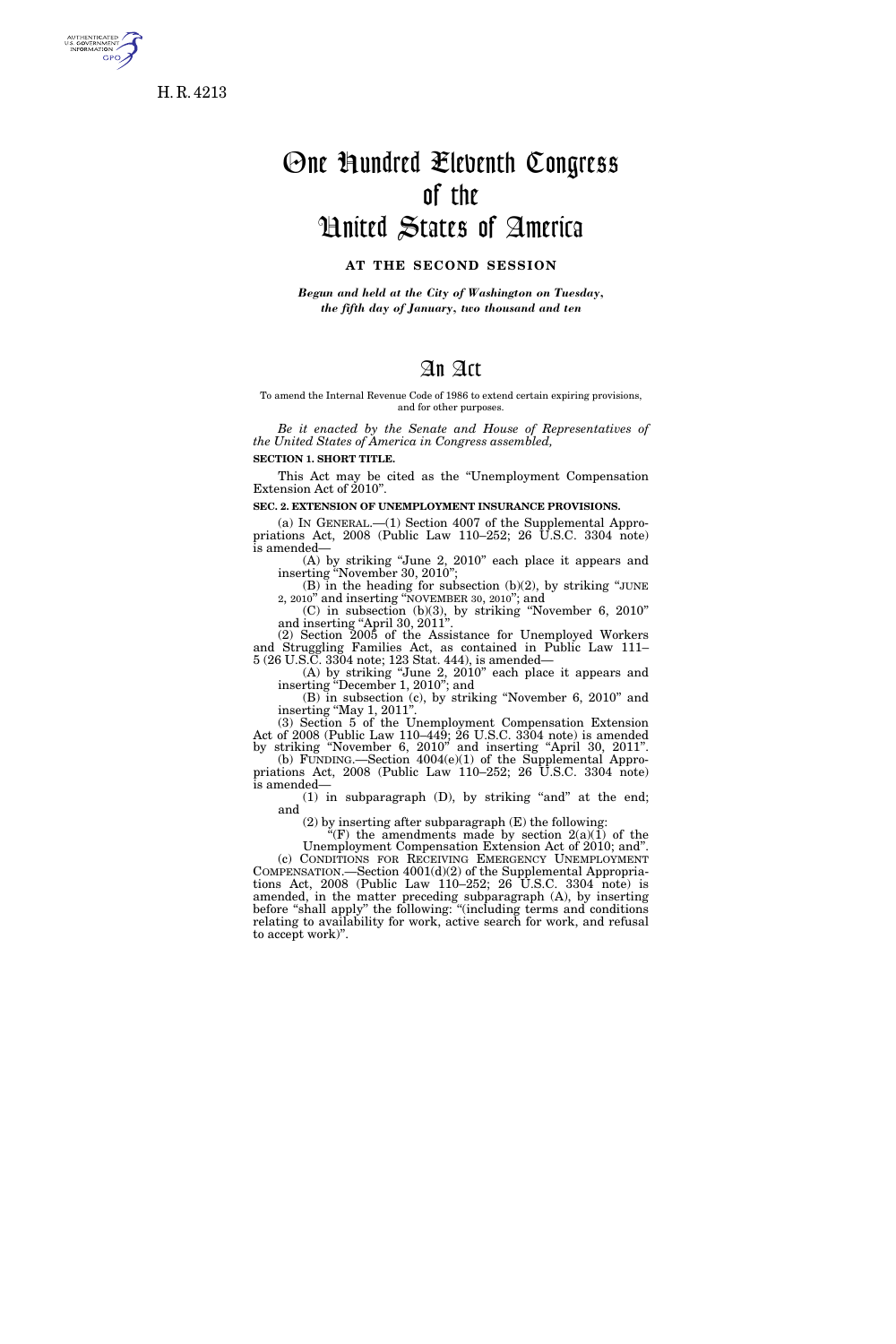(d) EFFECTIVE DATE.—The amendments made by this section shall take effect as if included in the enactment of the Continuing Extension Act of 2010 (Public Law 111–157).

#### **SEC. 3. COORDINATION OF EMERGENCY UNEMPLOYMENT COMPENSA-TION WITH REGULAR COMPENSATION.**

(a) CERTAIN INDIVIDUALS NOT INELIGIBLE BY REASON OF NEW ENTITLEMENT TO REGULAR BENEFITS.—Section 4002 of the Supplemental Appropriations Act, 2008 (Public Law 110–252; 26 U.S.C. 3304 note) is amended by adding at the end the following:

"(g) COORDINATION OF EMERGENCY UNEMPLOYMENT COMPENSA-TION WITH REGULAR COMPENSATION.—

 $"(1)$  If—

''(A) an individual has been determined to be entitled to emergency unemployment compensation with respect to a benefit year,

''(B) that benefit year has expired,

 $C$ ) that individual has remaining entitlement to emergency unemployment compensation with respect to that benefit year, and

''(D) that individual would qualify for a new benefit year in which the weekly benefit amount of regular compensation is at least either \$100 or 25 percent less than the individual's weekly benefit amount in the benefit year referred to in subparagraph (A),

then the State shall determine eligibility for compensation as provided in paragraph (2).

 $(2)$  For individuals described in paragraph  $(1)$ , the State shall determine whether the individual is to be paid emergency unemployment compensation or regular compensation for a week of unemployment using one of the following methods:

"(A) The State shall, if permitted by State law, establish a new benefit year, but defer the payment of regular compensation with respect to that new benefit year until exhaustion of all emergency unemployment compensation payable with respect to the benefit year referred to in paragraph  $(1)(A)$ ;

''(B) The State shall, if permitted by State law, defer the establishment of a new benefit year (which uses all the wages and employment which would have been used to establish a benefit year but for the application of this paragraph), until exhaustion of all emergency unemployment compensation payable with respect to the benefit year referred to in paragraph(1)(A);

''(C) The State shall pay, if permitted by State law— ''(i) regular compensation equal to the weekly ben-

efit amount established under the new benefit year, and

''(ii) emergency unemployment compensation equal to the difference between that weekly benefit amount and the weekly benefit amount for the expired benefit year; or

''(D) The State shall determine rights to emergency unemployment compensation without regard to any rights to regular compensation if the individual elects to not file a claim for regular compensation under the new benefit year.''.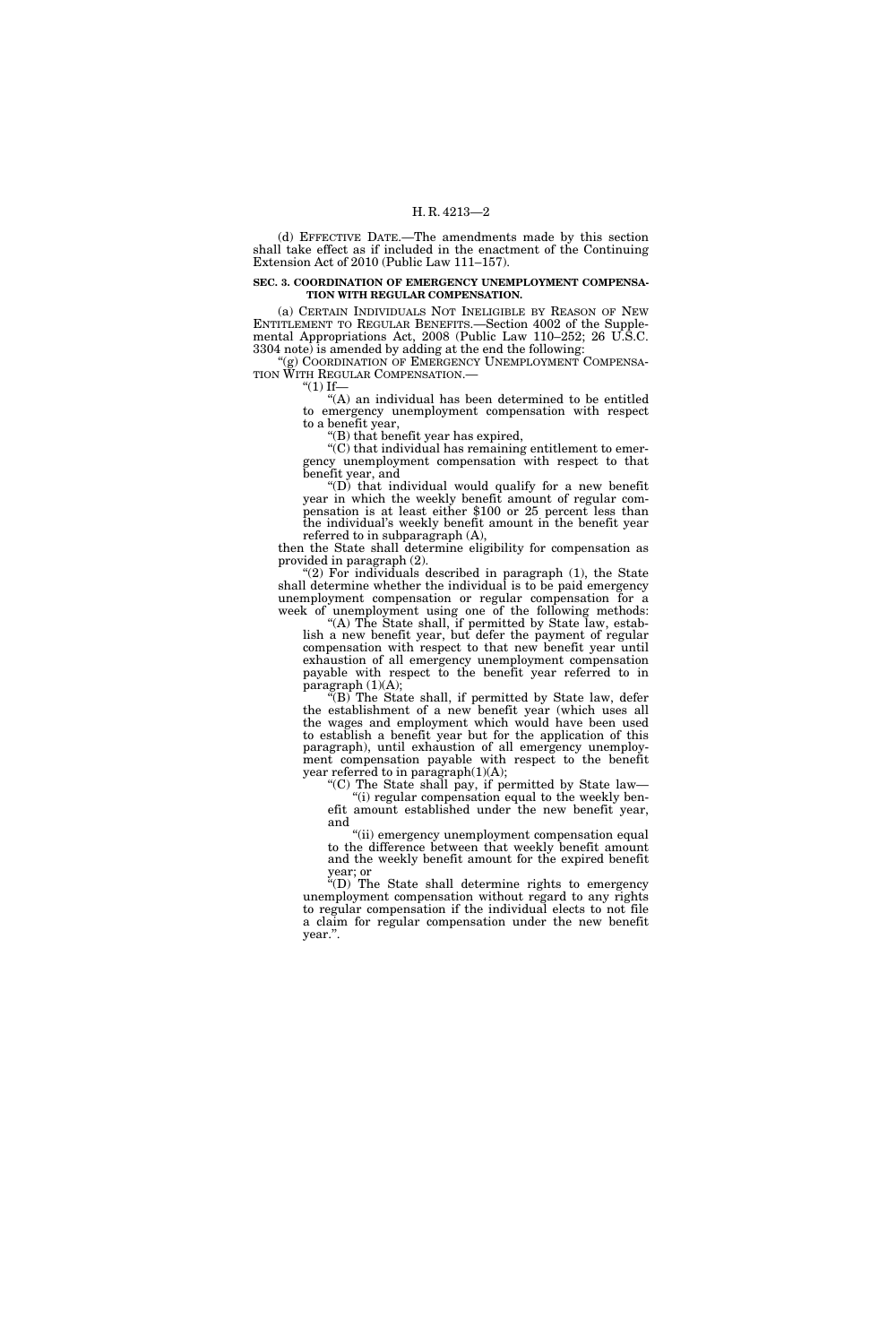#### H. R. 4213—3

(b) EFFECTIVE DATE.—The amendment made by this section shall apply to individuals whose benefit years, as described in section 4002(g)(1)(B) the Supplemental Appropriations Act, 2008 (Public Law 110–252; 26 U.S.C. 3304 note), as amended by this section, expire after the date of enactment of this Act.

#### **SEC. 4. REQUIRING STATES TO NOT REDUCE REGULAR COMPENSA-TION IN ORDER TO BE ELIGIBLE FOR FUNDS UNDER THE EMERGENCY UNEMPLOYMENT COMPENSATION PROGRAM.**

Section 4001 of the Supplemental Appropriations Act, 2008 (Public Law 110–252; 26 U.S.C. 3304 note) is amended by adding at the end the following new subsection:

"(g) NONREDUCTION RULE.—An agreement under this section shall not apply (or shall cease to apply) with respect to a State upon a determination by the Secretary that the method governing the computation of regular compensation under the State law of that State has been modified in a manner such that—

"(1) the average weekly benefit amount of regular compensation which will be payable during the period of the agreement occurring on or after June 2, 2010 (determined disregarding any additional amounts attributable to the modification described in section 2002(b)(1) of the Assistance for Unemployed Workers and Struggling Families Act, as contained in Public Law 111–5 (26 U.S.C. 3304 note; 123 Stat. 438)), will be less than

" $(2)$  the average weekly benefit amount of regular compensation which would otherwise have been payable during such period under the State law, as in effect on June 2, 2010."

#### **SEC. 5. BUDGETARY PROVISIONS.**

(a) STATUTORY PAYGO.—The budgetary effects of this Act, for the purpose of complying with the Statutory Pay-As-You-Go Act of 2010, shall be determined by reference to the latest statement titled 'Budgetary Effects of PAYGO Legislation' for this Act, jointly submitted for printing in the Congressional Record by the Chairmen of the House and Senate Budget Committees, provided that such statement has been submitted prior to the vote on passage in the House acting first on this conference report or amendment between the Houses.

(b) EMERGENCY DESIGNATIONS.—Sections 2 and 3—

(1) are designated as an emergency requirement pursuant to section 4(g) of the Statutory Pay-As-You-Go Act of 2010 (Public Law 111–139; 2 U.S.C. 933(g));

(2) in the House of Representatives, are designated as an emergency for purposes of pay-as-you-go principles; and (3) in the Senate, are designated as an emergency require-

ment pursuant to section 403(a) of S. Con. Res. 13 (111th